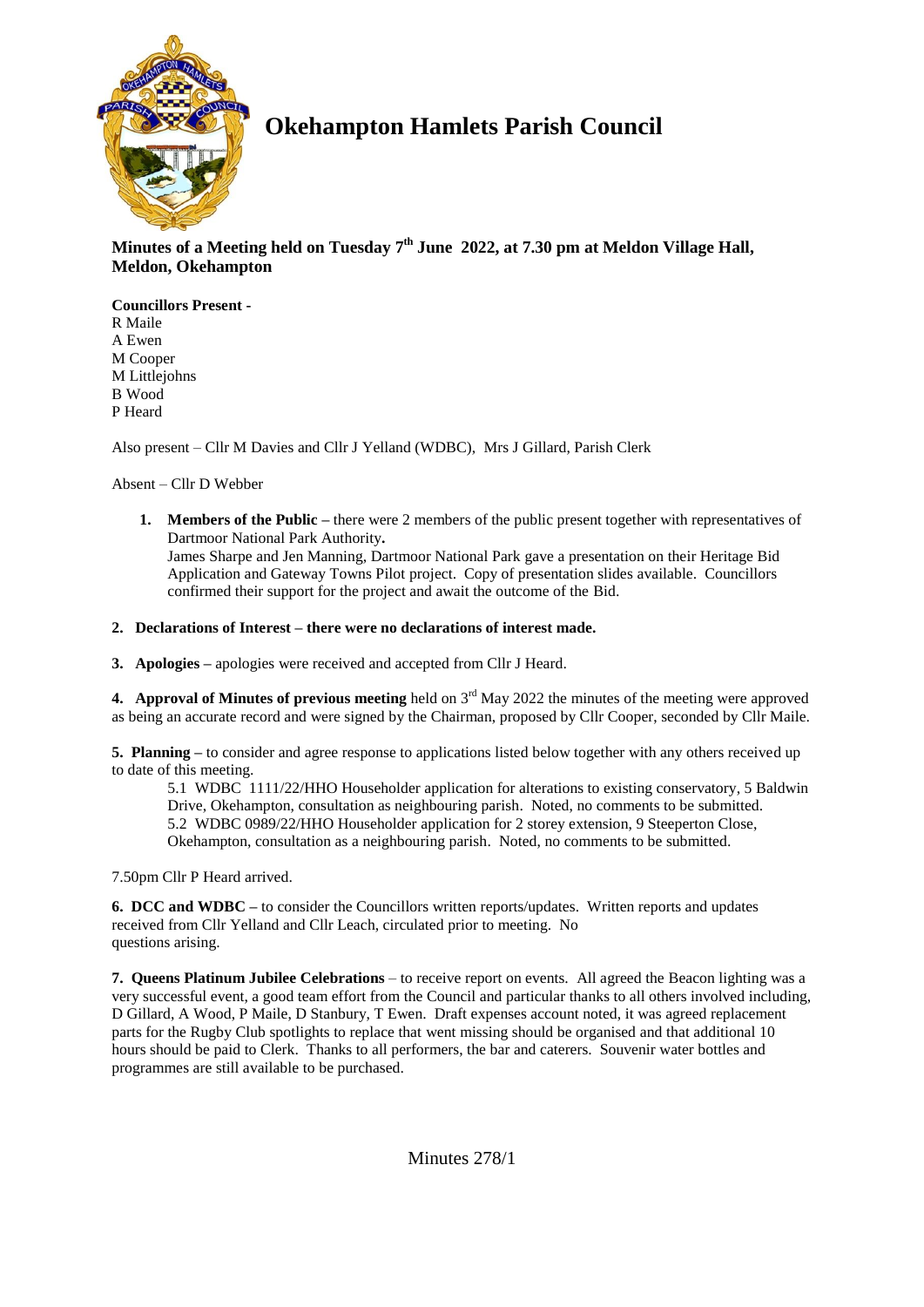### **8. Neighbourhood Planning**

8.1 to receive an update on joint Okehampton Plan, another meeting has been held with the next due later this week.

8.2 To approve draft protocol for OHNPG expenditure June 2022 (see Clerks report). Resolved to adopt the revised protocol as circulated, proposed by Cllr Wood, seconded by Cllr Cooper.

# **9. To receive reports from meetings attended by Parish Council representatives including** –

Okehampton Matters – attended by Cllrs Maile and Wood, Insp Mike Warriner was present, issues discussed included Speedwatch, anti social behaviour, Lets Talk Teenagers initiative. OTC Mayor Choosing – attended by Cllr Wood

Defibrillator Training at Meldon Village Hall – useful session attendees included Cllrs Wood & Cooper

Devon Communities Together Resilience Form – attended by Cllr Wood

#### **10. Correspondence**

10.1 DNP invitation to S106/Viability Quick Guide, training, and designed Local Plan event on 30<sup>th</sup> June – to note Cllrs Cooper and Littlejohns have volunteered to attend. Noted.

10.2 DCC Highways – to consider correspondence received and agree any actions agreed re request for reduced speed limit through Brightley. Agreed to support a request to introduce 40mph limit and to consider Vehicle Activated Sign at a later date.

#### **11. Finance** –

# **11.1 Accounts for payment –**

| Mrs J Gillard (wages £525.53, mileage £21.60 |           |
|----------------------------------------------|-----------|
| Expenses $£201.53)$                          | £748.66   |
| M Bailey                                     | £ $88.00$ |
| <b>Westcountry Grounds Maintenance</b>       | £ 72.00   |
| <b>Broadbury Landcare</b>                    | £ 145.00  |
| Ellis Event Power Services                   | £ 378.00  |
| Ian Kempsell                                 | £ 150.00  |
|                                              |           |

**11.2 Internal Audit** – to review report and agree actions required and to consider appointment of auditor for 2023 Audit. The Clerk reported the small number of minor points raised have all been successfully resolved. Clerk to investigate options for replacement auditor.

**12. Council documentation** – to review, amend as necessary, and a reminder to Councillors of contents of policies and documents – (current versions to be viewed on OHPC Website)

12.1 Freedom of Information Act – Publication Scheme, resolved no amendments required, proposed by Cllr Wood, seconded by Cllr Littlejohns.

12.2 Anti-Fraud and Corruption Strategy, resolved no amendments required, proposed by Cllr Wood, seconded by Cllr Littlejohns.

## **13. Environmental issues**

13.1 Mud on highways, Crediton Road and Exeter Road Industrial Estate, to note any new issues, no new issues reported, ongoing monitoring to continue.

### **14. Open Spaces.**

14.1 To agree date for Working Group meeting, Clerk to liase with Cllr J Heard, items raised for discussion – improved signage, map of official paths. The Clerk reported all bird boxes or dormice boxes have now been used and no spares held.

14.2 The Clerk advised she was still in discussions with Redrow and their Management Company re dog bins on the new development, agreed additional bins were required.

14.3 Noted that SToC have volunteered to undertake work in Meldon Woods and Old Town Park, agreed all that was needed currently was removal of Himalayan Balsam, with holly and beech in inappropriate places. Additional work to be agreed when Working Group meet.